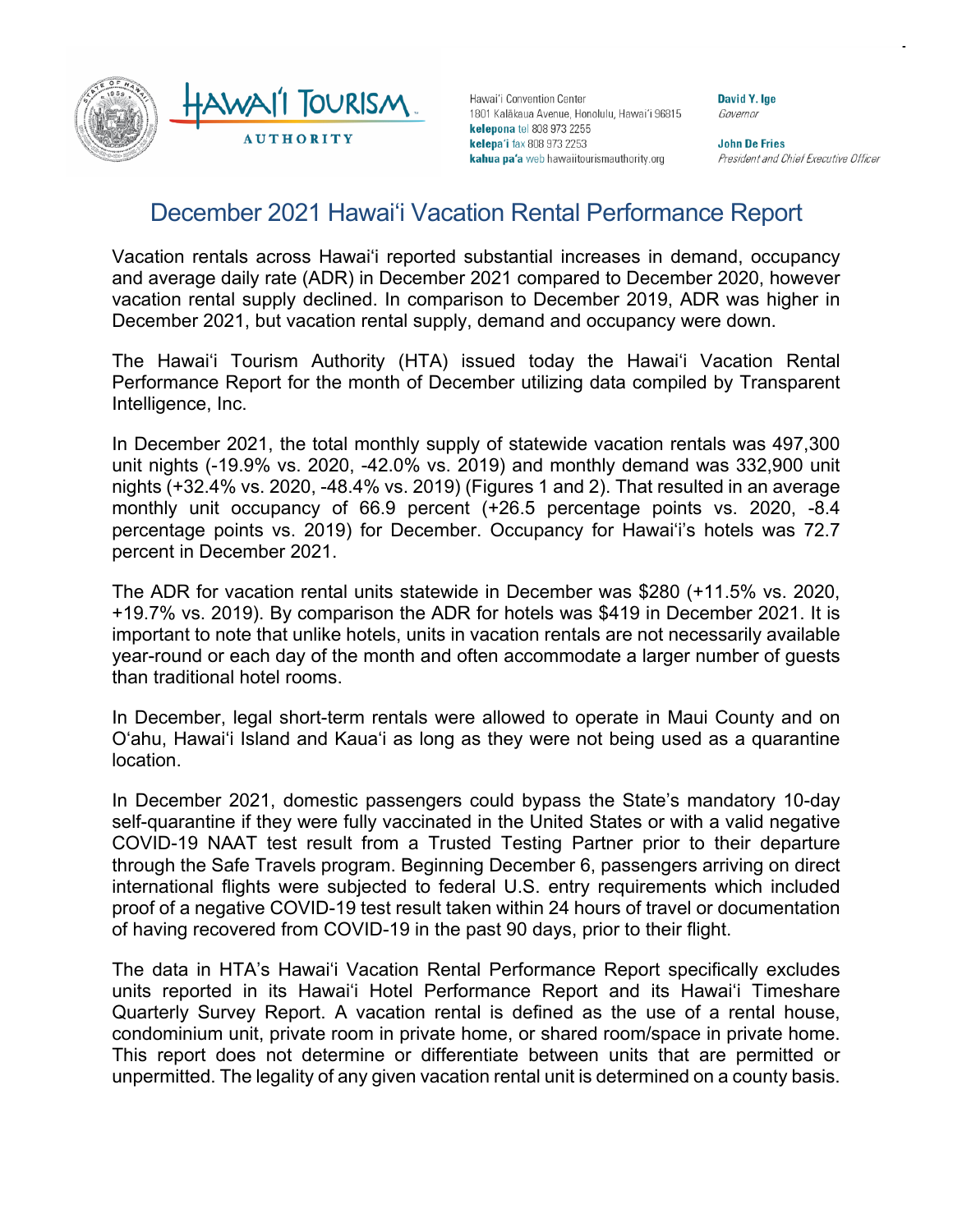December 2021 Hawai'i Vacation Rental Performance Report Page 2

#### **Year-End 2021**

In 2021, Hawai'i's statewide vacation rental supply was 6.98 million unit nights, up 15.9 percent compared to 2020 and 31.9 percent lower than 2019 levels. Demand was 4.49 million unit nights (+74.3% vs. 2020; -40.9% vs. 2019), with occupancy of 64.3 percent (+50.3 percentage points vs. 2020; -13.3 percentage points vs. 2019), and ADR at \$247 (+3.8% vs. 2020, +19.2% vs. 2019). In comparison, Hawai'i hotels were 57.6 percent occupied with ADR at \$329 in 2021.

### **Island Highlights**

In December, Maui County had the largest vacation rental supply of all four counties with 171,700 available unit nights (-31.5% vs. 2020, -41.4% vs. 2019). Unit demand was 115,400 unit nights (+10.2% vs. 2020, -50.1% vs. 2019), resulting in 67.2 percent occupancy (+25.5 percentage points vs. 2020, -11.7 percentage points vs. 2019) with ADR at \$338 (+21.8% vs. 2020, +21.4% vs. 2019). In comparison, Maui County hotels reported ADR at \$736 and occupancy of 68.0 percent.

O'ahu vacation rental supply was 144,300 available unit nights (+6.2% vs. 2020, -39.2% vs. 2019) in December. Unit demand was 92,500 unit nights (+47.3% vs. 2020, -48.5% vs. 2019), resulting in 64.1 percent occupancy (+17.9 percentage points vs. 2020, -11.6 percentage points vs. 2019) and ADR at \$211 (+3.7% vs. 2020, +10.5% vs. 2019). O'ahu hotels reported ADR at \$282 and occupancy of 75.0 percent.

The island of Hawai'i vacation rental supply was 108,000 available unit nights (-16.3% vs. 2020, -47.2% vs. 2019) in December. Unit demand was 78,000 unit nights (+31.6% vs. 2020, -46.9% vs. 2019), resulting in 72.2 percent occupancy (+26.3 percentage points vs. 2020, +0.4 percentage points vs. 2019) with ADR at \$229 (-1.6% vs. 2020, +26.0% vs. 2019). Hawai'i Island hotels reported ADR at \$489 and occupancy of 73.5 percent.

Kaua'i had the fewest number of available vacation rental unit nights in December at 73,300 (-30.5% vs. 2020, -39.9% vs. 2019). Unit demand was 46,900 unit nights (+91.9% vs. 2020, -46.5% vs. 2019), resulting in 63.9 percent occupancy (+40.8 percentage points vs. 2020, -7.9 percentage points vs. 2019) with ADR at \$361 (+16.7% vs. 2020, +22.9% vs. 2019). Kaua'i hotels reported ADR at \$409 and occupancy of 69.4 percent.

Tables of vacation rental performance statistics, including data presented in the report are available for viewing online at: <https://www.hawaiitourismauthority.org/research/infrastructure-research/>

#### **About the Hawai'i Vacation Rental Performance Report**

The Hawai'i Vacation Rental Performance Report is produced using data compiled by Transparent Intelligence, Inc., which was selected by the Hawai'i Tourism Authority as the provider for these data services.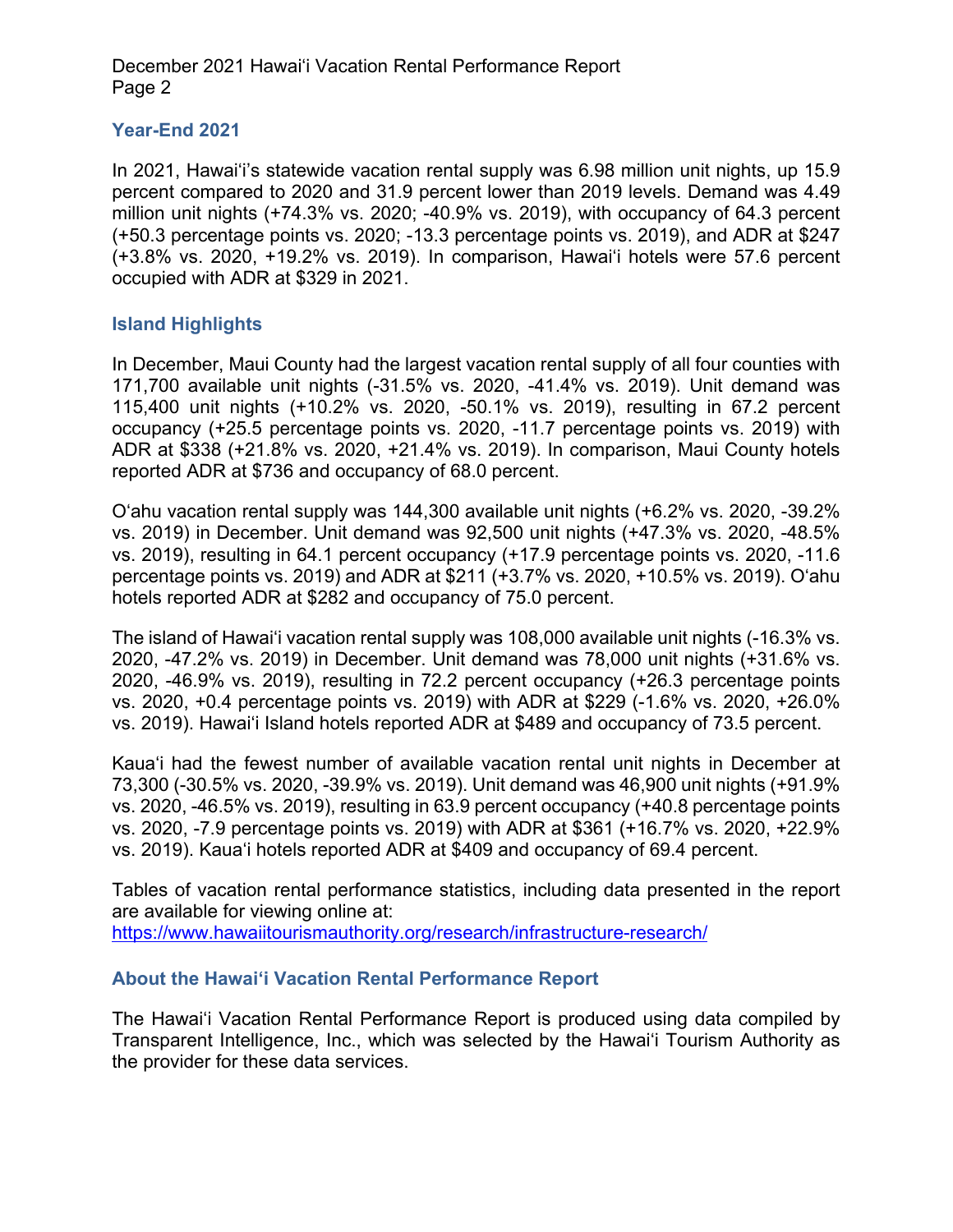December 2021 Hawai'i Vacation Rental Performance Report Page 3

The report includes data for properties that are listed on Airbnb, Booking.com, HomeAway and TripAdvisor. Data for units included in HTA's Hawai'i Hotel Performance Report and Hawai'i Timeshare Quarterly Report have been excluded from the Hawai'i Vacation Rental Performance Report. This report also does not determine or differentiate between units that are permitted or unpermitted. The legality of any given vacation rental unit is determined on a county basis. HTA does not support illegal vacation rentals.

Starting from May 2021, Transparent began enriching their occupancy and price calculations with a direct feed of reservations self-reported from several local property managers, with the goal of refining the accuracy of these metrics as well as improving the market coverage. Currently, approximately 4% of the reservations analyzed are from direct reporting. This percentage will increase as more and more property managers are joining the data co-op. Important to note, supply is not affected by this change as supply is based on active inventory. For the avoidance of doubt, Transparent defines active inventory properties as those that have a searchable listing profile on at least one of the online travel agencies websites (Airbnb, Vrbo, Booking or Tripadvisor).

For December 2021, the report included data for 25,726 units, representing 43,722 bedrooms in the Hawaiian Islands.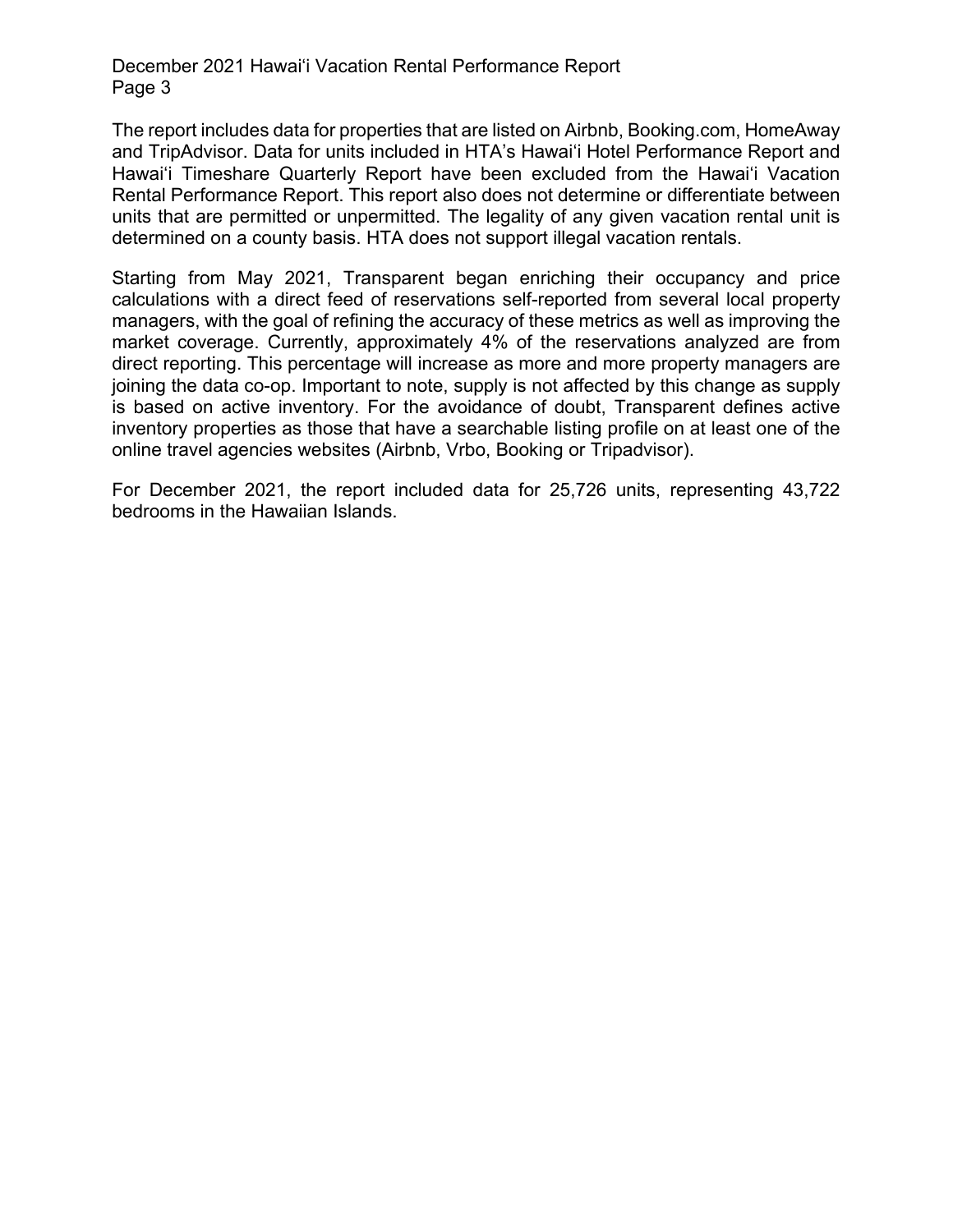|                                                                             | <b>Unit Supply</b>          |                               |                                  |                             | <b>Unit Demand</b>          |                           |                         | Unit Occupancy %        |                             | <b>Unit Average Daily Rate</b>   |                                  |                          |
|-----------------------------------------------------------------------------|-----------------------------|-------------------------------|----------------------------------|-----------------------------|-----------------------------|---------------------------|-------------------------|-------------------------|-----------------------------|----------------------------------|----------------------------------|--------------------------|
|                                                                             | 2021                        | 2020                          | $\%$<br>Change                   | 2021                        | 2020                        | $\%$<br>Change            | 2021                    | 2020                    | Percentage<br>Pt.<br>Change | 2021                             | 2020                             | $\%$<br>Change           |
| <b>State of Hawai'i</b>                                                     | 497,295                     | 621,130                       | $-19.9%$                         | 332,852                     | 251,315                     | 32.4%                     | 66.9%                   | 40.5%                   | 26.5%                       | \$280.36                         | \$251.47                         | 11.5%                    |
| <b>O'ahu</b><br>Waikīkī                                                     | 144,339<br>87,262           | 135,879<br>79,990             | 6.2%<br>9.1%                     | 92,546<br>59,885            | 62,844<br>36,531            | 47.3%<br>63.9%            | 64.1%<br>68.6%          | 46.2%<br>45.7%          | 17.9%<br>23.0%              | \$211.47<br>\$169.22             | \$203.91<br>\$156.76             | 3.7%<br>8.0%             |
| <b>Maui County</b><br>Wailea/Kīhei<br>Lahaina/Kā'anapali/<br>Nāpili/Kapalua | 171,680<br>74,105<br>76,864 | 250,779<br>116,748<br>111,751 | $-31.5%$<br>$-36.5%$<br>$-31.2%$ | 115,446<br>49,498<br>52,044 | 104,764<br>52,083<br>43,068 | 10.2%<br>$-5.0%$<br>20.8% | 67.2%<br>66.8%<br>67.7% | 41.8%<br>44.6%<br>38.5% | 25.5%<br>22.2%<br>29.2%     | \$337.79<br>\$295.69<br>\$405.82 | \$277.42<br>\$251.27<br>\$320.20 | 21.8%<br>17.7%<br>26.7%  |
| <b>Island of Hawai'i</b><br>Kona<br>Hilo/Honoka'a                           | 107,965<br>50,118<br>24,603 | 128,961<br>65,832<br>19,786   | $-16.3%$<br>$-23.9%$<br>24.3%    | 77,997<br>37,619<br>18,202  | 59,285<br>31,019<br>9,813   | 31.6%<br>21.3%<br>85.5%   | 72.2%<br>75.1%<br>74.0% | 46.0%<br>47.1%<br>49.6% | 26.3%<br>27.9%<br>24.4%     | \$228.61<br>\$212.96<br>\$134.11 | \$232.21<br>\$194.68<br>\$112.95 | $-1.6%$<br>9.4%<br>18.7% |
| <b>Kaua'i</b>                                                               | 73,311                      | 105,511                       | $-30.5%$                         | 46,863                      | 24,422                      | 91.9%                     | 63.9%                   | 23.1%                   | 40.8%                       | \$361.03                         | \$309.28                         | 16.7%                    |

# **Figure 1: Hawai'i Vacation Rental Performance December 2021**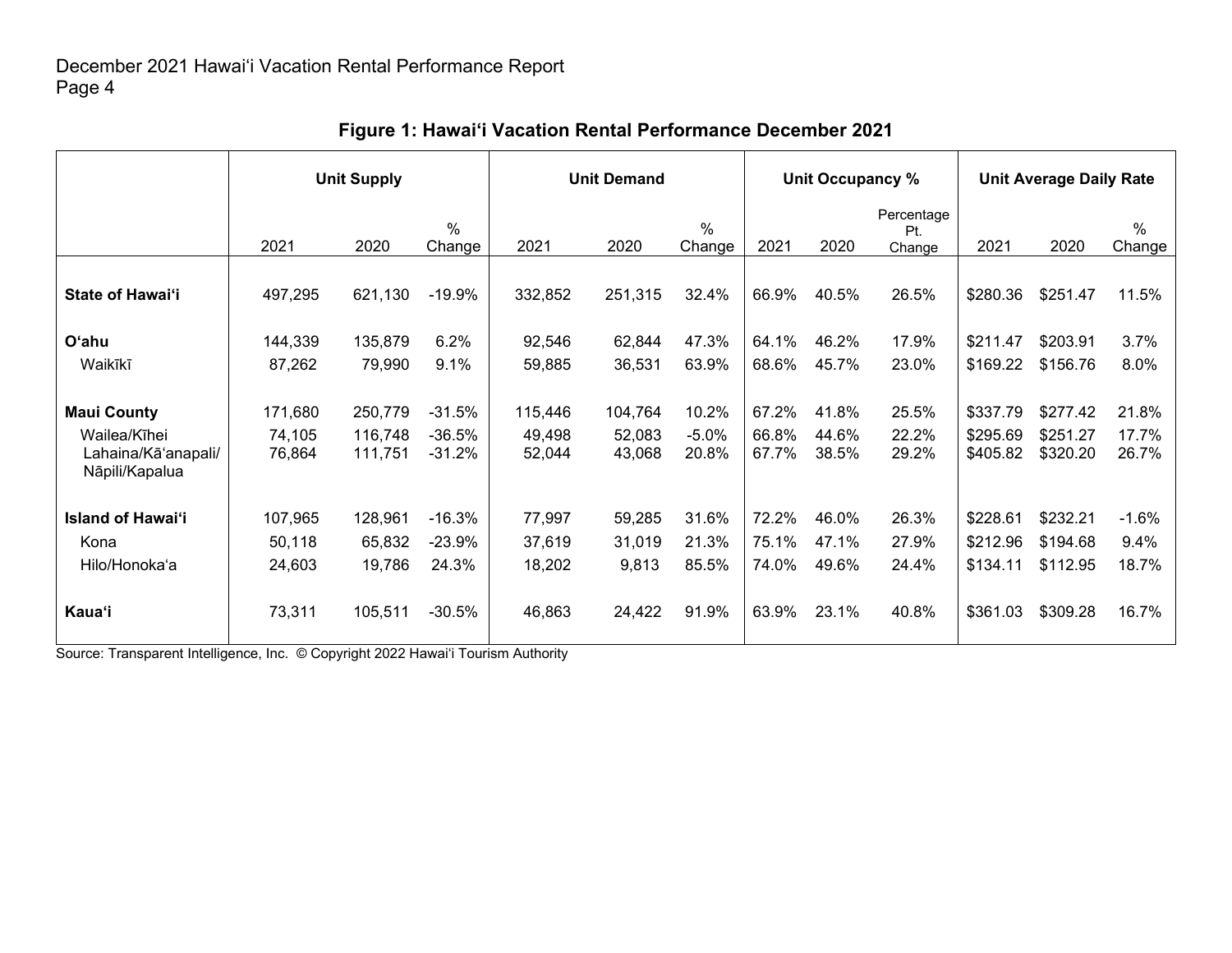|                                                           | <b>Unit Supply</b>          |                               |                                  | <b>Unit Demand</b>          |                              |                                  |                         | Unit Occupancy %        |                                 | <b>Unit Average Daily Rate</b>   |                                  |                         |
|-----------------------------------------------------------|-----------------------------|-------------------------------|----------------------------------|-----------------------------|------------------------------|----------------------------------|-------------------------|-------------------------|---------------------------------|----------------------------------|----------------------------------|-------------------------|
|                                                           | 2021                        | 2019                          | $\frac{0}{0}$<br>Change          | 2021                        | 2019                         | $\frac{0}{0}$<br>Change          | 2021                    | 2019                    | Percentage<br>Pt. Change        | 2021                             | 2019                             | $\frac{0}{0}$<br>Change |
| State of Hawai'i                                          | 497,295                     | 856,798                       | $-42.0%$                         | 332,852                     | 645,575                      | $-48.4%$                         | 66.9%                   | 75.3%                   | $-8.4%$                         | \$280.36                         | \$234.20                         | 19.7%                   |
| O'ahu<br>Waikīkī                                          | 144,339<br>87,262           | 237,306<br>120,086            | $-39.2%$<br>$-27.3%$             | 92,546<br>59,885            | 179,700<br>94,536            | $-48.5%$<br>$-36.7%$             | 64.1%<br>68.6%          | 75.7%<br>78.7%          | $-11.6%$<br>$-10.1%$            | \$211.47<br>\$169.22             | \$191.40<br>\$165.60             | 10.5%<br>2.2%           |
| <b>Maui County</b><br>Wailea/Kīhei<br>Lahaina/Kā'anapali/ | 171,680<br>74,105<br>76,864 | 293,100<br>134,565<br>123,342 | $-41.4%$<br>$-44.9%$<br>$-37.7%$ | 115,446<br>49,498<br>52,044 | 231,419<br>111,356<br>93,086 | $-50.1%$<br>$-55.5%$<br>$-44.1%$ | 67.2%<br>66.8%<br>67.7% | 79.0%<br>82.8%<br>75.5% | $-11.7%$<br>$-16.0%$<br>$-7.8%$ | \$337.79<br>\$295.69<br>\$405.82 | \$278.36<br>\$265.49<br>\$314.29 | 21.4%<br>11.4%<br>29.1% |
| Nāpili/Kapalua<br><b>Island of Hawai'i</b>                | 107,965                     | 204,394                       | $-47.2%$                         | 77,997                      | 146,841                      | $-46.9%$                         | 72.2%                   | 71.8%                   | 0.4%                            | \$228.61                         | \$181.46                         | 26.0%                   |
| Kona<br>Hilo/Honoka'a                                     | 50,118<br>24,603            | 96,057<br>45,053              | $-47.8%$<br>$-45.4%$             | 37,619<br>18,202            | 73,055<br>29,739             | $-48.5%$<br>$-38.8%$             | 75.1%<br>74.0%          | 76.1%<br>66.0%          | $-1.0%$<br>8.0%                 | \$212.96<br>\$134.11             | \$150.46<br>\$107.79             | 41.5%<br>24.4%          |
| Kaua'i                                                    | 73,311                      | 121,998                       | $-39.9%$                         | 46,863                      | 87,615                       | $-46.5%$                         | 63.9%                   | 71.8%                   | $-7.9%$                         | \$361.03                         | \$293.75                         | 22.9%                   |

### **Figure 2: Hawai'i Vacation Rental Performance December 2021 vs. 2019**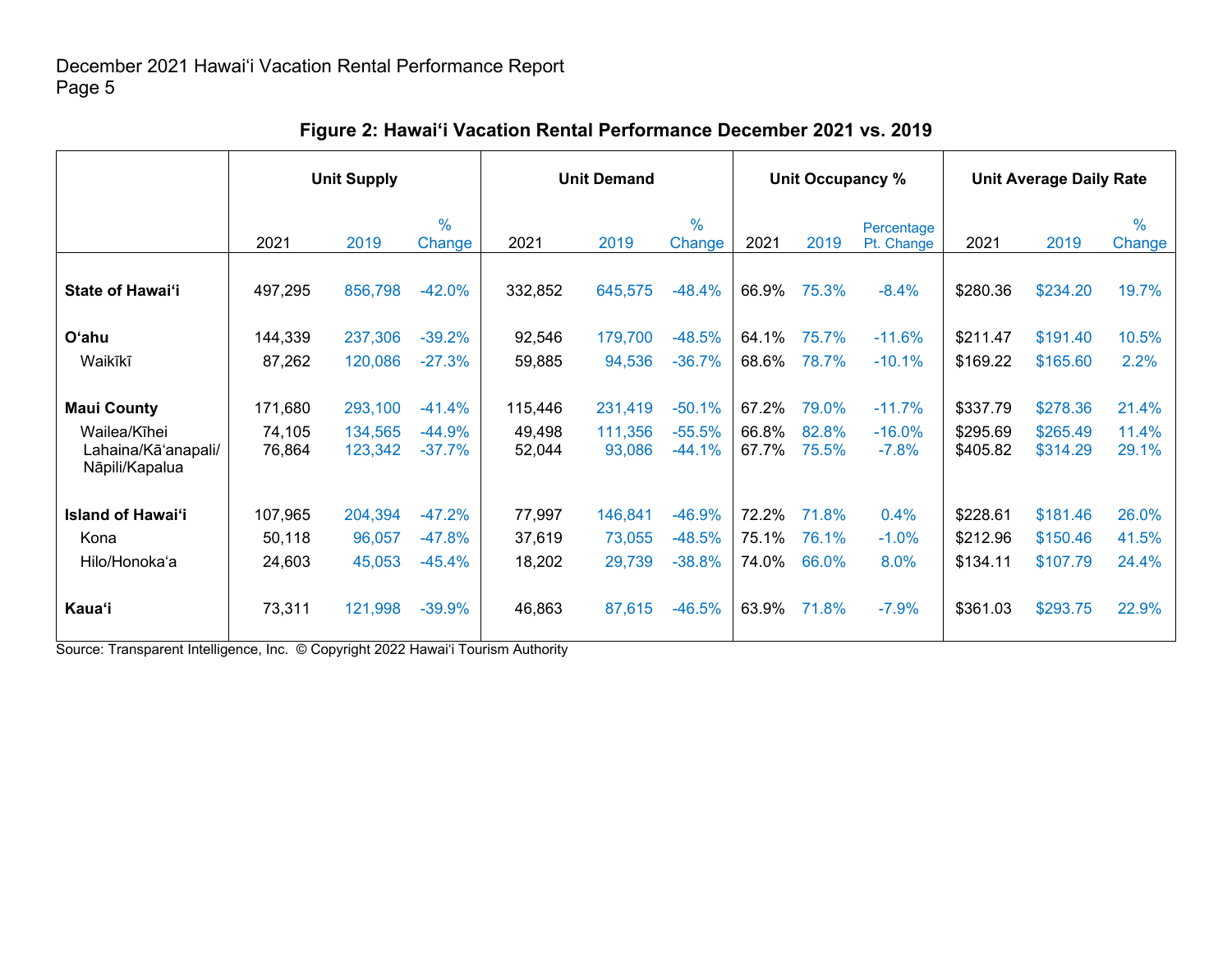|                                                                             | <b>Unit Supply</b>                  |                                 |                           |                                 | <b>Unit Demand</b>            |                           |                         | Unit Occupancy %        |                             | <b>Unit Average Daily Rate</b>   |                                  |                                |
|-----------------------------------------------------------------------------|-------------------------------------|---------------------------------|---------------------------|---------------------------------|-------------------------------|---------------------------|-------------------------|-------------------------|-----------------------------|----------------------------------|----------------------------------|--------------------------------|
|                                                                             | 2021                                | 2020                            | $\%$<br>Change            | 2021                            | 2020                          | $\%$<br>Change            | 2021                    | 2020                    | Percentage<br>Pt.<br>Change | 2021                             | 2020                             | $\%$<br>Change                 |
| State of Hawai'i                                                            | 6,982,291                           | 6,022,567                       | 15.9%                     | 4,489,854                       | 2,576,013                     | 74.3%                     | 64.3%                   | 42.8%                   | 50.3%                       | \$247.27                         | \$238.24                         | 3.8%                           |
| O'ahu<br>Waikīkī                                                            | 1,760,930<br>1,034,120              | 1,688,693<br>882,552            | 4.3%<br>17.2%             | 1,124,518<br>683,229            | 715,787<br>381,415            | 57.1%<br>79.1%            | 63.9%<br>66.1%          | 42.4%<br>43.2%          | 50.7%<br>52.9%              | \$196.83<br>\$155.57             | \$183.88<br>\$153.68             | 7.0%<br>1.2%                   |
| <b>Maui County</b><br>Wailea/Kīhei<br>Lahaina/Kā'anapali/<br>Nāpili/Kapalua | 2,664,426<br>1,241,206<br>1,135,687 | 2,090,812<br>950,650<br>901,800 | 27.4%<br>30.6%<br>25.9%   | 1,776,667<br>829,789<br>763,060 | 887,118<br>427,154<br>357,928 | 100.3%<br>94.3%<br>113.2% | 66.7%<br>66.9%<br>67.2% | 42.4%<br>44.9%<br>39.7% | 57.2%<br>48.8%<br>69.3%     | \$278.71<br>\$249.67<br>\$324.02 | \$292.68<br>\$282.17<br>\$327.71 | $-4.8%$<br>$-11.5%$<br>$-1.1%$ |
| <b>Island of Hawai'i</b><br>Kona<br>Hilo/Honoka'a                           | 1,521,271<br>727,246<br>294,714     | 1,365,716<br>640,884<br>296,699 | 11.4%<br>13.5%<br>$-0.7%$ | 1,025,191<br>504,097<br>201,232 | 609,436<br>301,727<br>127,027 | 68.2%<br>67.1%<br>58.4%   | 67.4%<br>69.3%<br>68.3% | 44.6%<br>47.1%<br>42.8% | 51.0%<br>47.2%<br>59.5%     | \$209.14<br>\$184.37<br>\$121.21 | \$187.71<br>\$167.13<br>\$103.90 | 11.4%<br>10.3%<br>16.7%        |
| <b>Kaua'i</b>                                                               | 1,035,664                           | 877,346                         | 18.0%                     | 563,478                         | 363,672                       | 54.9%                     | 54.4%                   | 41.5%                   | 31.3%                       | \$318.18                         | \$297.14                         | 7.1%                           |

### **Figure 3: Hawai'i Vacation Rental Performance Year-to-Date December 2021**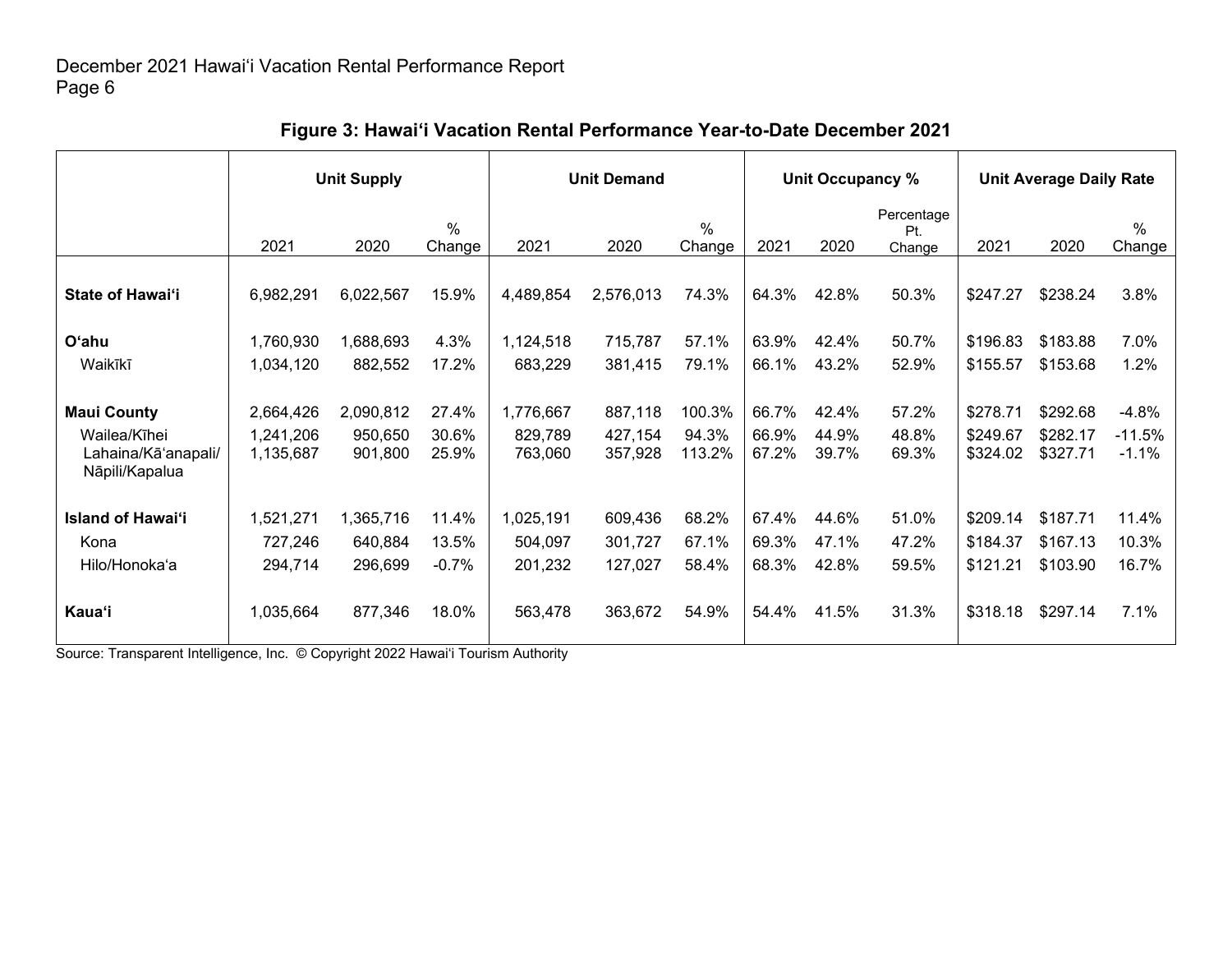|                                                       | <b>Unit Supply</b>     |                        |                         | <b>Unit Demand</b>   |                        |                         |                | Unit Occupancy % |                          | <b>Unit Average Daily Rate</b> |                      |                         |
|-------------------------------------------------------|------------------------|------------------------|-------------------------|----------------------|------------------------|-------------------------|----------------|------------------|--------------------------|--------------------------------|----------------------|-------------------------|
|                                                       | 2021                   | 2019                   | $\frac{0}{0}$<br>Change | 2021                 | 2019                   | $\frac{0}{0}$<br>Change | 2021           | 2019             | Percentage<br>Pt. Change | 2021                           | 2019                 | $\frac{0}{0}$<br>Change |
| State of Hawai'i                                      | 6,982,291              | 10,246,122             | $-31.9%$                | 4,489,854            | 7,595,838              | $-40.9%$                | 64.3%          | 74.1%            | $-13.3%$                 | \$247.27                       | \$207.50             | 19.2%                   |
| O'ahu<br>Waikīkī                                      | 1,760,930<br>1,034,120 | 3,231,022<br>1,414,370 | $-45.5%$<br>$-26.9%$    | 1,124,518<br>683,229 | 2,416,639<br>1,108,206 | $-53.5%$<br>$-38.3%$    | 63.9%<br>66.1% | 74.8%<br>78.4%   | $-14.6%$<br>$-15.7%$     | \$196.83<br>\$155.57           | \$168.15<br>\$146.58 | 17.1%<br>6.1%           |
| <b>Maui County</b>                                    | 2,664,426              | 3,249,187              | $-18.0%$                | 1,776,667            | 2,557,497              | $-30.5%$                | 66.7%          | 78.7%            | $-15.3%$                 | \$278.71                       | \$248.01             | 12.4%                   |
| Wailea/Kīhei<br>Lahaina/Kā'anapali/<br>Nāpili/Kapalua | 1,241,206<br>1,135,687 | 1,529,555<br>1,317,351 | $-18.9%$<br>$-13.8%$    | 829,789<br>763,060   | 1,227,366<br>1,026,383 | $-32.4%$<br>$-25.7%$    | 66.9%<br>67.2% | 80.2%<br>77.9%   | $-16.7%$<br>$-13.8%$     | \$249.67<br>\$324.02           | \$239.15<br>\$276.84 | 4.4%<br>17.0%           |
| <b>Island of Hawai'i</b>                              | 1,521,271              | 2,332,287              | $-34.8%$                | 1,025,191            | 1,546,702              | $-33.7%$                | 67.4%          | 66.3%            | 1.6%                     | \$209.14                       | \$162.86             | 28.4%                   |
| Kona<br>Hilo/Honoka'a                                 | 727,246<br>294,714     | 1,123,310<br>468,834   | $-35.3%$<br>$-37.1%$    | 504,097<br>201,232   | 798,227<br>275,626     | $-36.8%$<br>$-27.0%$    | 69.3%<br>68.3% | 71.1%<br>58.8%   | $-2.5%$<br>16.1%         | \$184.37<br>\$121.21           | \$135.29<br>\$95.68  | 36.3%<br>26.7%          |
| <b>Kaua</b> 'i                                        | 1,035,664              | 1,433,626              | $-27.8%$                | 563,478              | 1,075,000              | $-47.6%$                | 54.4%          | 75.0%            | $-27.4%$                 | \$318.18                       | \$263.81             | 20.6%                   |

# **Figure 4: Hawai'i Vacation Rental Performance Year-to-Date December 2021 vs. 2019**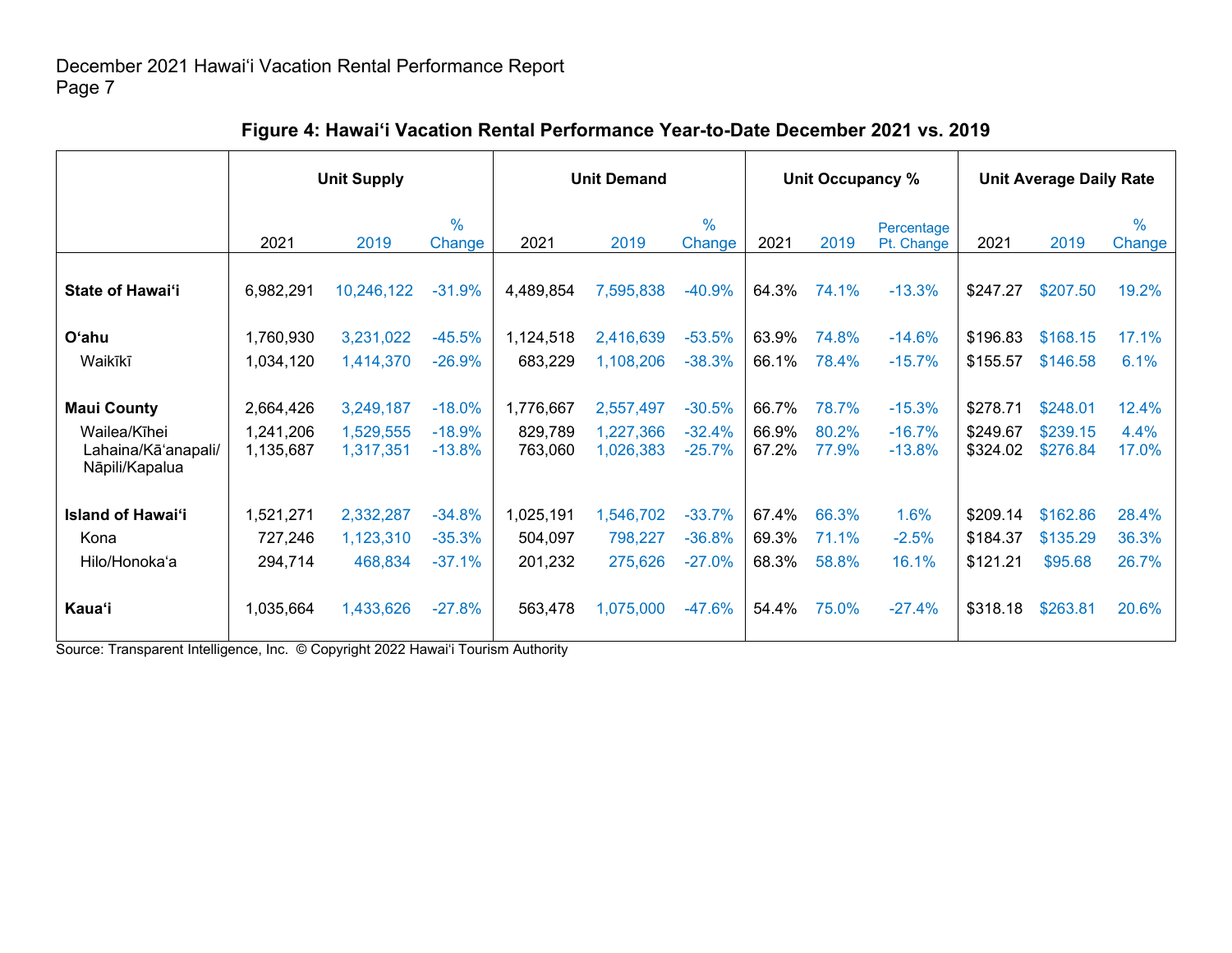





**Figure 6: Monthly O'ahu Vacation Rental Performance - 2021 vs. 2020 vs. 2019**

Source: Transparent Intelligence, Inc. © Copyright 2022 Hawai'i Tourism Authority.





Source: Transparent Intelligence, Inc. © Copyright 2022 Hawai'i Tourism Authority.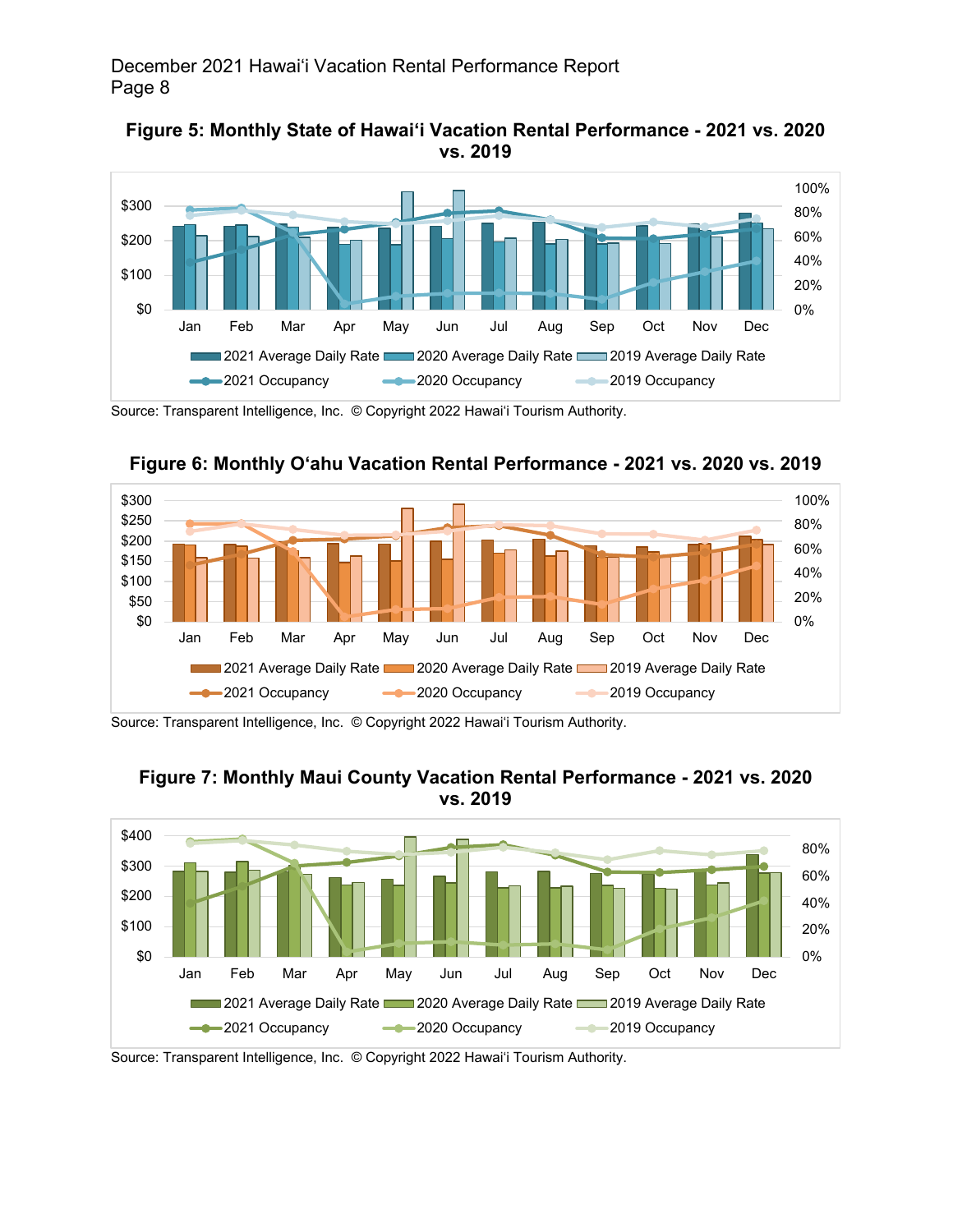



Source: Transparent Intelligence, Inc. © Copyright 2022 Hawai'i Tourism Authority.





Source: Transparent Intelligence, Inc. © Copyright 2022 Hawai'i Tourism Authority.



## **Figure 10: Monthly O'ahu Unit Night Supply - 2021 vs. 2020 vs. 2019**